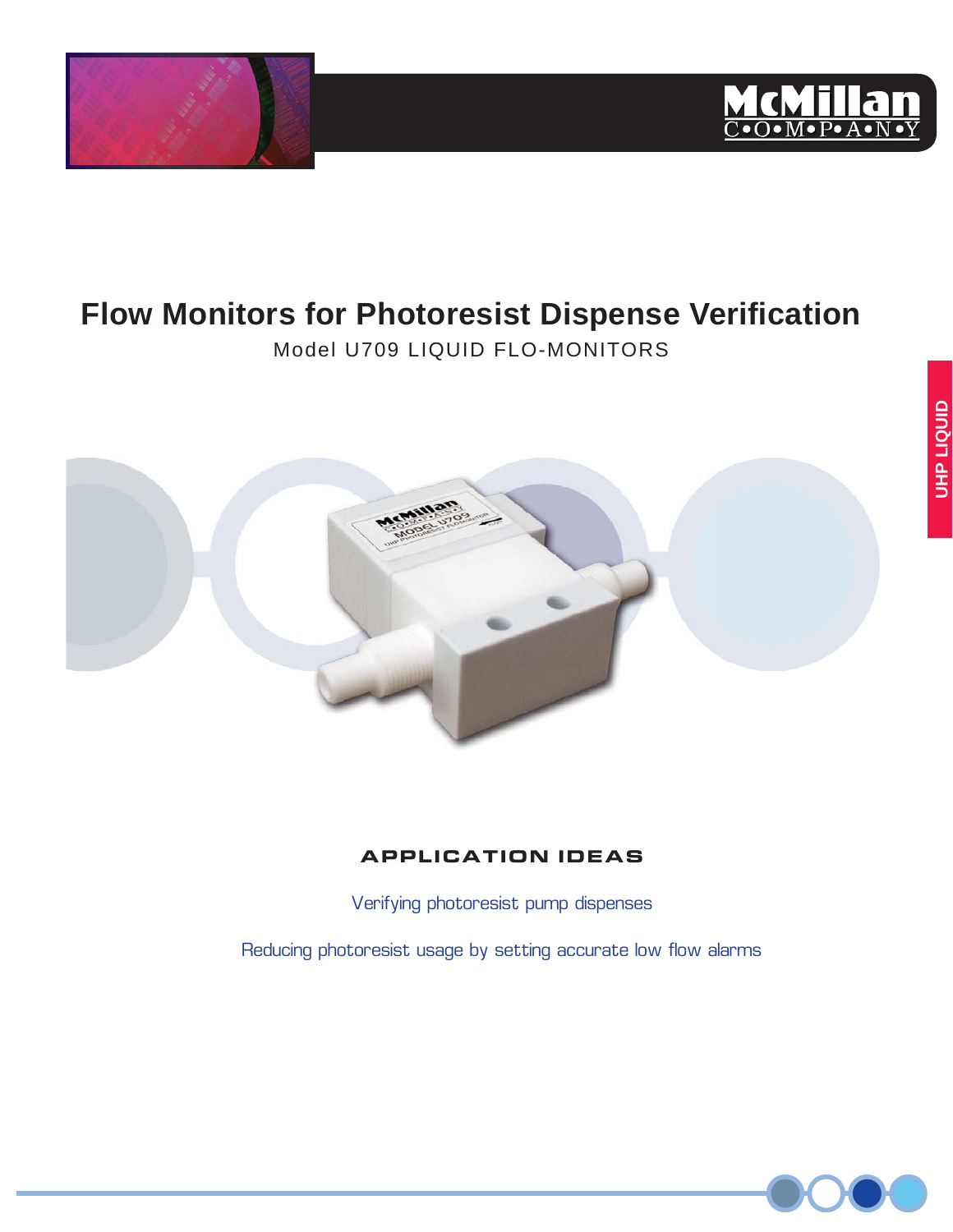### **PRODUCT DESCRIPTION R O D U C T D E S C R I P T I O N**

McMillan Model U709 UHP FLO-MONITORS will precisely measure flow rates of virtually any photoresist chemical, whether a short burst of flow or a continuous flow. Dispenses as short as 500 milliseconds and volumes as low as 0.1 grams can be detected repeatably.

Repeatable results are achieved by using a patented\* microturbine flow sensor design. This design, unlike traditional paddlewheel designs, provides accurate flow measurement with no particle generation or elemental contamination. PTFE, perfluoroelastomers, and sapphire wetted parts ensure compatibility with chemicals commonly found in microelectronics manufacturing processes, including deionized water, CMP slurries, acids, solvents, and photoresist.

These FLO-MONITORS integrate the sensing element with advanced electronics to provide output signals proportional to flow rate. Each unit is individually calibrated before shipment, and a certificate of calibration accompanies all FLO-MONITORS. The reliable technology used reassures process engineers of consistent results.

### **PRINCIPLE OF OPERATION R I N C I P L E O F O P E R A T I O N**

The Model U709 Liquid FLO-MONITOR for photoresist dispense applications provides a proportional pulse output based on volumetric flow rate.



**Figure 1. Cutaway of sensor technology.**

UHP

McMillan's patented\* microturbine wheel technology utilizes the Pelton turbine wheel concept. This design allows for use of a minature microturbine wheel. The wheel is supported on a very small sapphire shaft, held in position by two sapphire bearings. Due to the light weight of both the wheel and the shaft, the microturbine wheel virtually floats in the liquid. This flotation effect causes the turbine wheel to be suspended in the middle of the bearings and thus eliminates shaft and bearing wear. Therefore, no particles are generated.

As flow passes through the FLO-MONITOR, it is directed onto the very small teeth of the wheel using a precision-machined nozzle. This nozzle is sized according to the flow range of the unit. The rotational speed of the turbine wheel increases proportionally to the volumetric flow rate.

The microturbine wheel features small teeth evenly spaced around the outside of the wheel. As the wheel rotates, a light beam is projected through the wheel. A light detector on the other side of the wheel detects each tooth and translates those signals into pulses. As the wheel spins faster, pulse rate increases. When the wheel stops (under zero flow conditions), no pulses are generated. Consequently, zero drift is not possible and zero adjustments are never required. Processing circuitry provides a pulse output that is linearly proportional to the flow rate.



**Figure 2: Wheel and bearing assembly.**

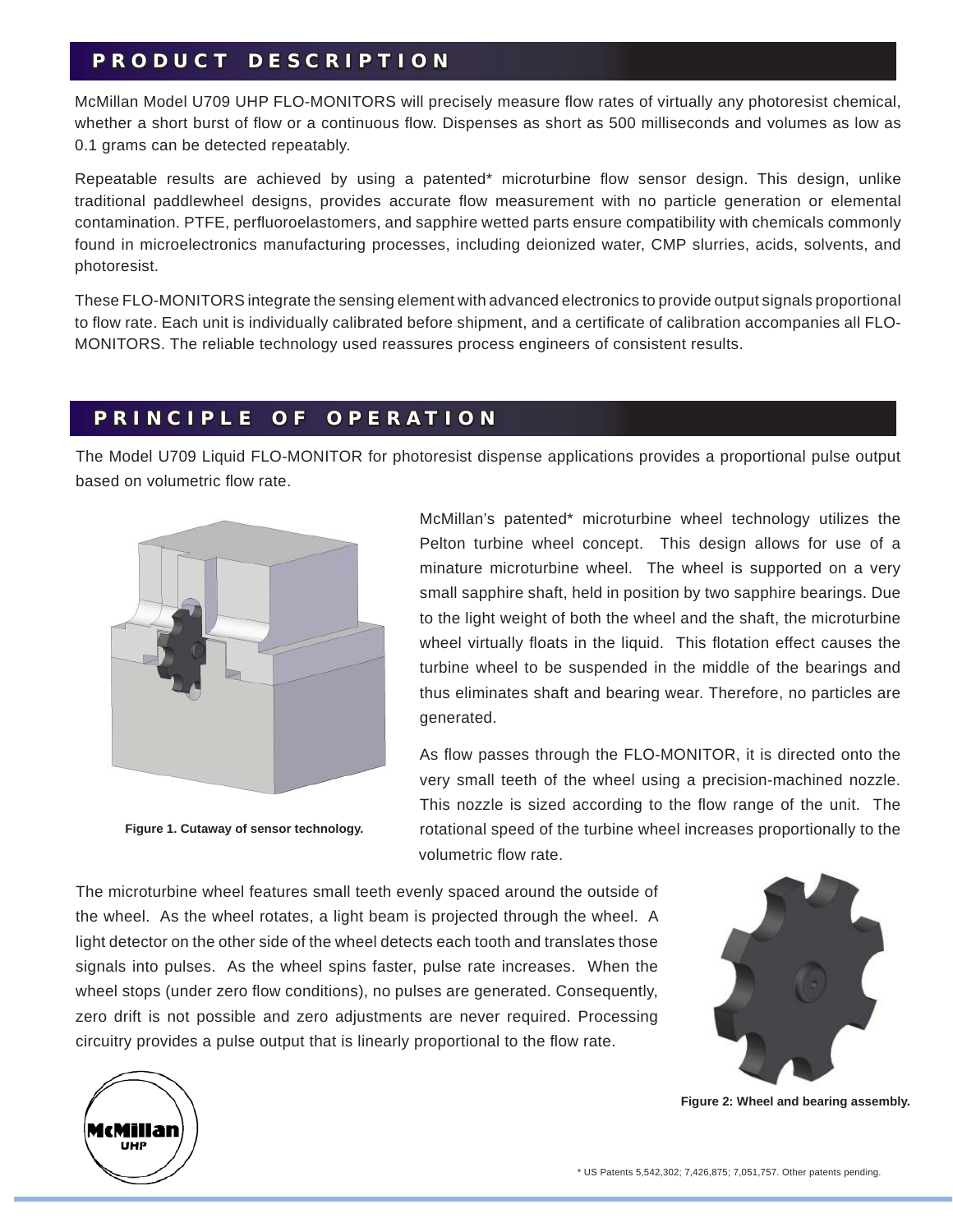### **FEATURES AND OPTIONS E A T U R E S A N D O P T I O N S**

#### **FLOW RANGES**

Continuous flow ranges from 7-50 mLpm up to 100-1,000 mLpm are available. See the Ordering Information section for proper sizing for various dispense cycles. Consult the factory for custom requirements.

#### **POWER**

Units may be specified to operate with either 12 VDC or 24 VDC power.

#### **SIGNAL OUTPUTS**

The Model U709 features a pulse output, typically 0-200 Hz up to 0-800 Hz (consult the unit's calibration certificate for the exact frequency output).

#### **ACCURACY/LINEARITY**

Pulse output models have an accuracy specification of  $\pm 3.0\%$  full scale or better (including linearity) for stable viscosities.

#### **CALIBRATION**

All units are calibrated at the factory using deionized water and a calibration certificate is supplied with each unit. For fluids with viscosities different to water please contact the factory for further information.

#### **FLUID CONNECTIONS**

All units have male Flaretek<sup>®</sup> compatible connections. Non-standard connection types may be available upon request.

#### **ELECTRICAL CONNECTIONS**

All units have an integrated 7-pin connector. Several mating cable options are available.

#### **WETTED MATERIALS**

All units have only PTFE, perfluoroelastomers, and sapphire as wetted parts.

#### **DISPLAYS**

McMillan has a comprehensive range of remote displays for use with UHP FLO-MONITORS. Please request further information from the factory.

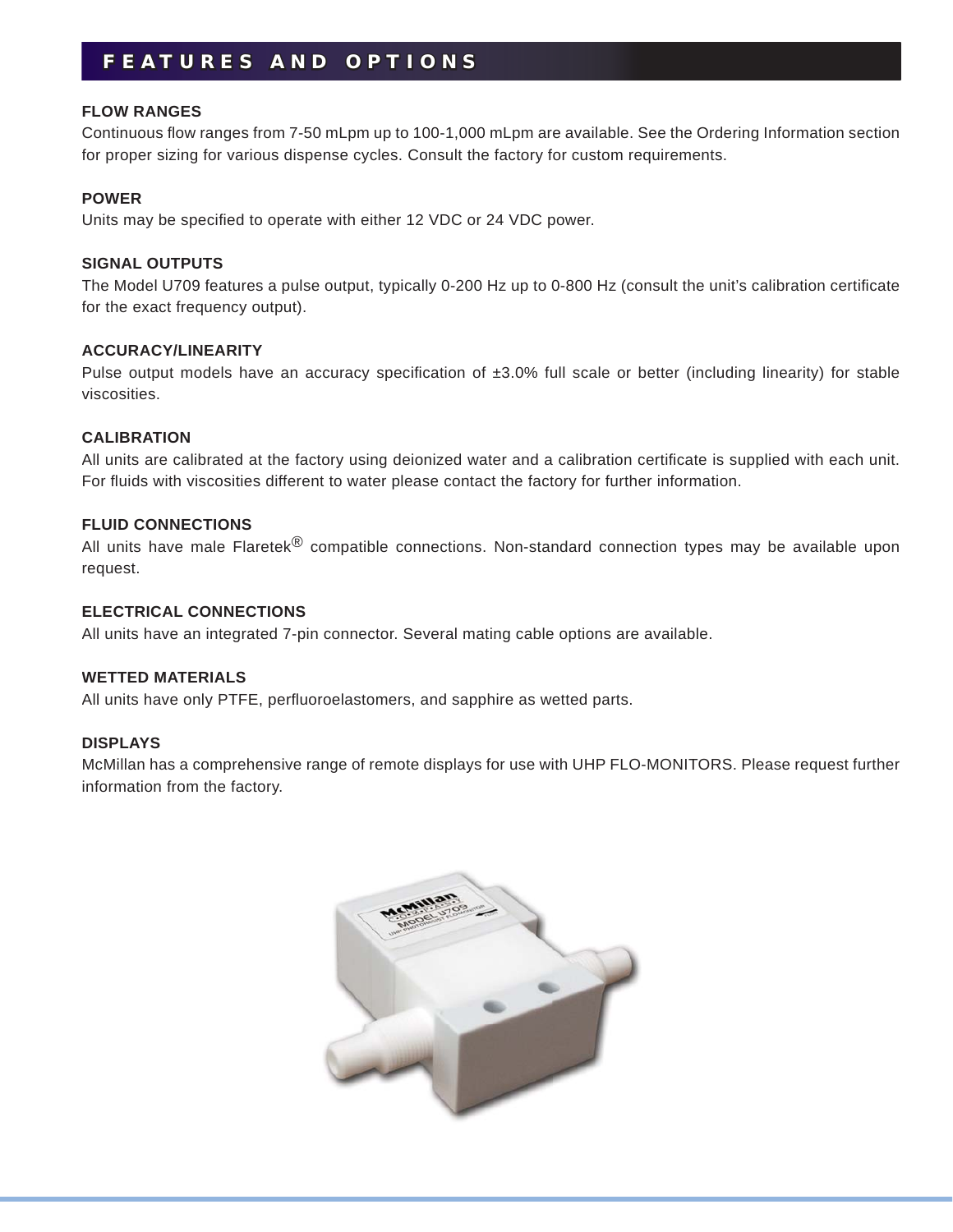## **SPECIFICATIONS P E C I F I C A T I O N S**

|                                                        | <b>U709</b>                                                                                                                                     |
|--------------------------------------------------------|-------------------------------------------------------------------------------------------------------------------------------------------------|
| Accuracy (including linearity, best fit straight line) | ±3.0% Full Scale <sup>1</sup>                                                                                                                   |
| <b>Repeatability</b>                                   | up to ±0.2% Full Scale (based on an average of multiple readings)                                                                               |
| <b>Pressure Rating</b>                                 | 80 psig (5.4 bar) working<br>100 psig (6.8 bar) overpressure                                                                                    |
| <b>Temperature Rating (Fluid)</b>                      | Standard: 5 to 45°C                                                                                                                             |
| <b>Temperature Rating (Environmental)</b>              | Operating: 5 to 45°C<br>Storage: 0 to 70°C                                                                                                      |
| <b>Wetted Materials</b>                                | PTFE, Sapphire                                                                                                                                  |
| <b>O-Ring Material</b>                                 | Perfluoroelastomer <sup>2</sup>                                                                                                                 |
| <b>Exterior Surfaces</b>                               | PTFE, Polypropylene, Polyester, Viton®, Epoxy                                                                                                   |
| <b>Recommended Filtration</b>                          | 20 microns or less                                                                                                                              |
| <b>Compatible Fluids</b>                               | Minimum amount of entrained air, optimum performance with stable liquid viscosities <80 cS                                                      |
| <b>Pulse Output</b>                                    | Square-wave<br>Collector output<br>Pulls up to V+<br>Frequency output at maximum flow varies from 300-500 Hz depending on the orifice and media |
| <b>Zero Drift</b>                                      | None                                                                                                                                            |
| <b>Warm-Up Time</b>                                    | None                                                                                                                                            |
| <b>Calibration Interval</b>                            | Calibration should typically be verified once every 12 months                                                                                   |
| <b>Power Requirements</b>                              | 12-15 VDC Units: 12-15 VDC, 50 mA typical<br>22-25 VDC Units: 22-25 VDC, 50 mA typical                                                          |
| <b>Electrical Connections</b>                          | 7-pin connector<br>Nylon housing when used with CPx cables                                                                                      |
| <b>Response Time</b>                                   | Typically <300 milliseconds for 97% of final value                                                                                              |
| <b>Reliability</b>                                     | 100,000 Hours MTBF (testing ongoing)                                                                                                            |
| <b>Certifications</b>                                  | <b>CE Approved</b><br>89/336/EEC (EN 55011 & EN 50082-1)<br>73/23/EEC Low Voltage Directive                                                     |
| <b>Ratings</b>                                         | IP64 (NEMA 4X)                                                                                                                                  |

1. Accuracy specification is for water. Linearity will vary with viscosity of liquid.<br>2. Contact factory for current compound.

### **DIMENSIONS I M E N S I O N S**



Dimensions shown are in inches(mm). All dimensions shown are for Model U709 FLO-MONITOR with 1/4" male flare fittings (F4) and are similar for other models. Specific model dimensional drawings may be requested from the factory.

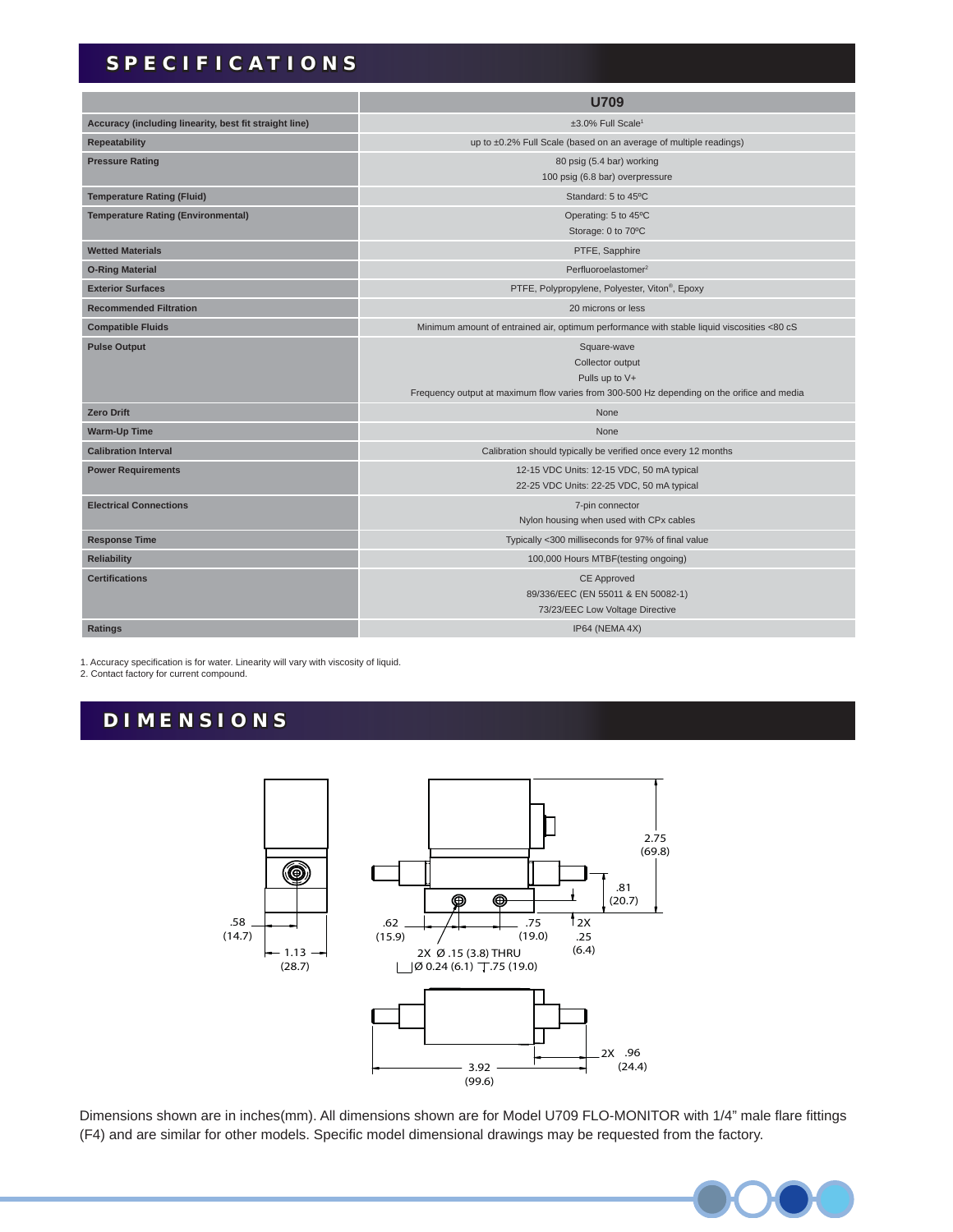### **TYPICAL RESPONSE Y P I C A L R E S P O N S E**

The following charts show the typical response at varying viscosities. Data shown is for the Model U709 FLO-MONITOR with 1/4" male flare fittings (F4). The results detailed illustrate the best range range for optimum performance. Data may be obtained outside these ranges with varying success. Further data may be requested from the factory.



Example: A unit with a 0.035" orifice flowing a liquid with viscosity of 50 cS at 200 ml/min would have an output of 44 pulses / gram. For a 1 second dispense time at 200 ml/min you will receive 3.5 grams and 145 pulses. For a 1/3 second dispense at 200 ml/min you will receive 1 gram and 45 pulses.

### **TYPICAL REPEATABILITY Y P I C A L R E P E A T A B I L I T Y**

The following charts show the typical repeatability and average fluid dispense. The results show combined real data including valve dispense variation, FLO-MONITOR accuracy and pulse data resolution effects.